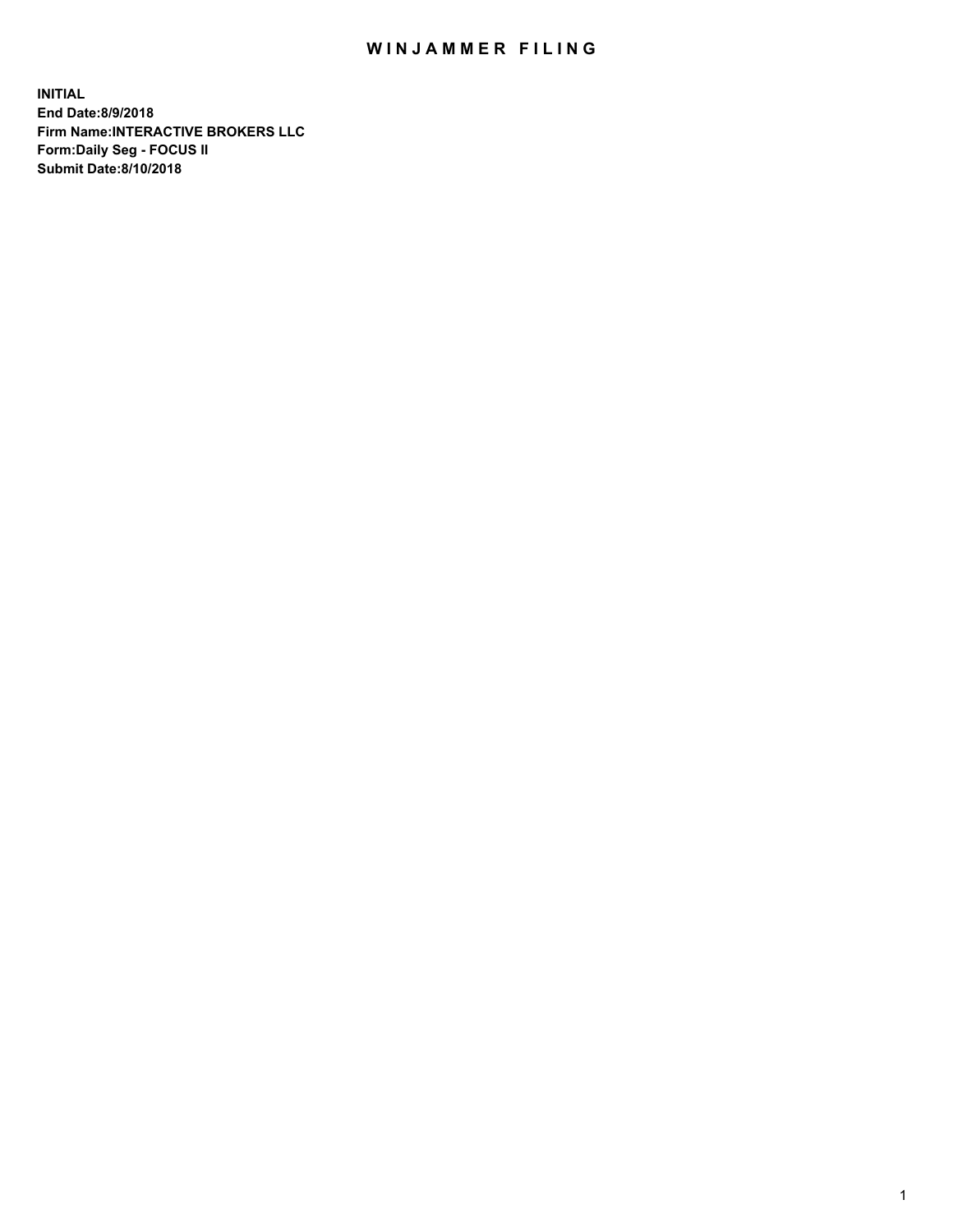**INITIAL End Date:8/9/2018 Firm Name:INTERACTIVE BROKERS LLC Form:Daily Seg - FOCUS II Submit Date:8/10/2018 Daily Segregation - Cover Page**

| Name of Company                                                                                                                                                                                                                                                                                                                | <b>INTERACTIVE BROKERS LLC</b>                                                      |
|--------------------------------------------------------------------------------------------------------------------------------------------------------------------------------------------------------------------------------------------------------------------------------------------------------------------------------|-------------------------------------------------------------------------------------|
| <b>Contact Name</b>                                                                                                                                                                                                                                                                                                            | James Menicucci                                                                     |
| <b>Contact Phone Number</b>                                                                                                                                                                                                                                                                                                    | 203-618-8085                                                                        |
| <b>Contact Email Address</b>                                                                                                                                                                                                                                                                                                   | jmenicucci@interactivebrokers.c<br>om                                               |
| FCM's Customer Segregated Funds Residual Interest Target (choose one):<br>a. Minimum dollar amount: ; or<br>b. Minimum percentage of customer segregated funds required:% ; or<br>c. Dollar amount range between: and; or<br>d. Percentage range of customer segregated funds required between:% and%.                         | $\overline{\mathbf{0}}$<br>$\overline{\mathbf{0}}$<br>155,000,000 245,000,000<br>00 |
| FCM's Customer Secured Amount Funds Residual Interest Target (choose one):<br>a. Minimum dollar amount: ; or<br>b. Minimum percentage of customer secured funds required:% ; or<br>c. Dollar amount range between: and; or<br>d. Percentage range of customer secured funds required between:% and%.                           | $\overline{\mathbf{0}}$<br>0<br>80,000,000 120,000,000<br>0 <sub>0</sub>            |
| FCM's Cleared Swaps Customer Collateral Residual Interest Target (choose one):<br>a. Minimum dollar amount: ; or<br>b. Minimum percentage of cleared swaps customer collateral required:% ; or<br>c. Dollar amount range between: and; or<br>d. Percentage range of cleared swaps customer collateral required between:% and%. | $\overline{\mathbf{0}}$<br><u>0</u><br>0 <sub>0</sub><br>00                         |

Attach supporting documents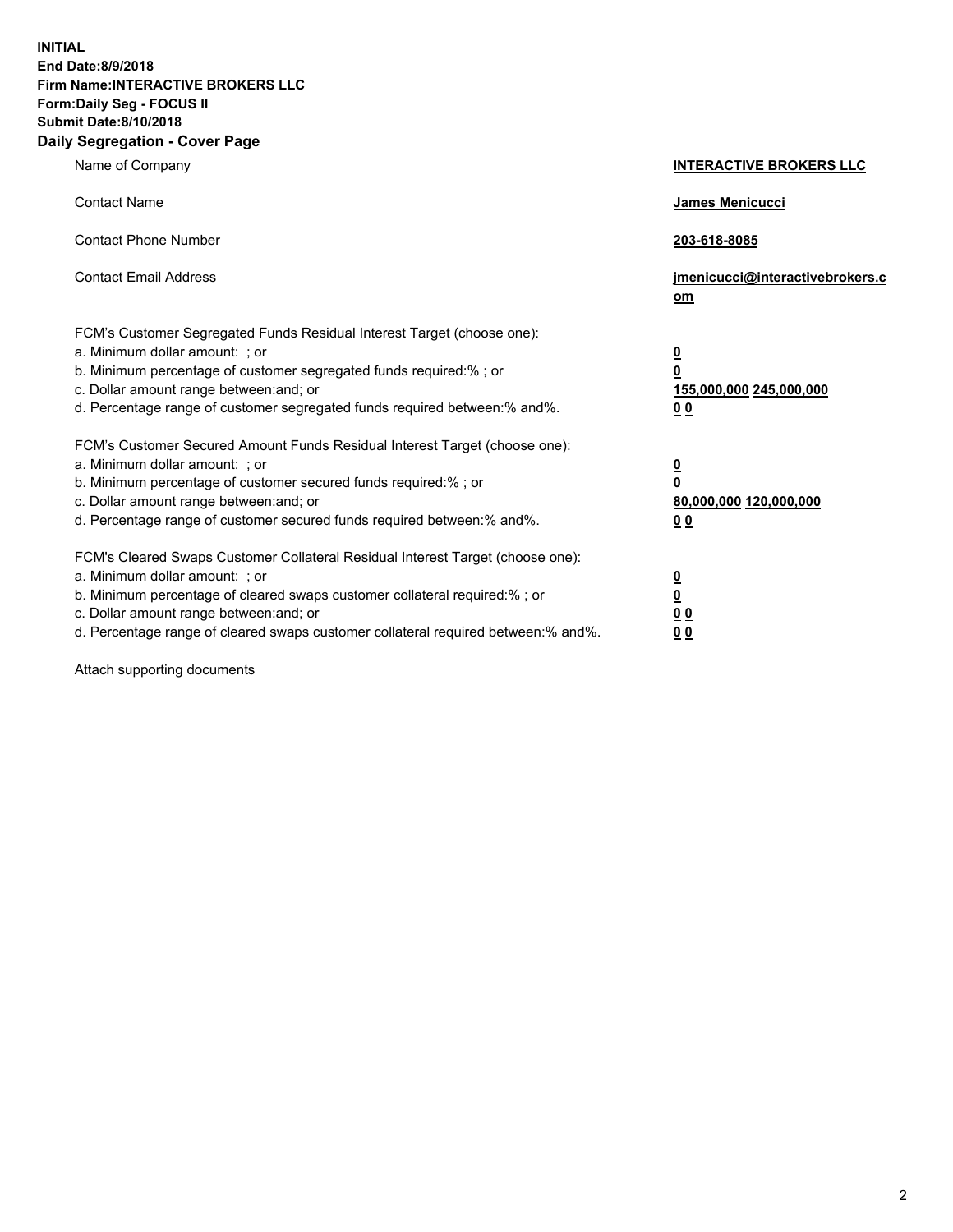## **INITIAL End Date:8/9/2018 Firm Name:INTERACTIVE BROKERS LLC Form:Daily Seg - FOCUS II Submit Date:8/10/2018 Daily Segregation - Secured Amounts**

|     | Daily Jegiegation - Jeculed Aniounts                                                                       |                                   |
|-----|------------------------------------------------------------------------------------------------------------|-----------------------------------|
|     | Foreign Futures and Foreign Options Secured Amounts                                                        |                                   |
|     | Amount required to be set aside pursuant to law, rule or regulation of a foreign                           | $0$ [7305]                        |
|     | government or a rule of a self-regulatory organization authorized thereunder                               |                                   |
| 1.  | Net ledger balance - Foreign Futures and Foreign Option Trading - All Customers                            |                                   |
|     | A. Cash                                                                                                    | 446,224,679 [7315]                |
|     | B. Securities (at market)                                                                                  | $0$ [7317]                        |
| 2.  | Net unrealized profit (loss) in open futures contracts traded on a foreign board of trade                  | 9,986,816 [7325]                  |
| 3.  | Exchange traded options                                                                                    |                                   |
|     | a. Market value of open option contracts purchased on a foreign board of trade                             | 623,200 [7335]                    |
|     | b. Market value of open contracts granted (sold) on a foreign board of trade                               | -94,704 [7337]                    |
| 4.  | Net equity (deficit) (add lines 1. 2. and 3.)                                                              | 456,739,991 [7345]                |
| 5.  | Account liquidating to a deficit and account with a debit balances - gross amount                          | 3,190 [7351]                      |
|     | Less: amount offset by customer owned securities                                                           | 0 [7352] 3,190 [7354]             |
| 6.  | Amount required to be set aside as the secured amount - Net Liquidating Equity                             | 456,743,181 [7355]                |
|     | Method (add lines 4 and 5)                                                                                 |                                   |
| 7.  | Greater of amount required to be set aside pursuant to foreign jurisdiction (above) or line                | 456,743,181 [7360]                |
|     | 6.                                                                                                         |                                   |
|     | FUNDS DEPOSITED IN SEPARATE REGULATION 30.7 ACCOUNTS                                                       |                                   |
| 1.  | Cash in banks                                                                                              |                                   |
|     | A. Banks located in the United States                                                                      | 93,701,751 [7500]                 |
|     | B. Other banks qualified under Regulation 30.7                                                             | 0 [7520] 93,701,751 [7530]        |
| 2.  | Securities                                                                                                 |                                   |
|     | A. In safekeeping with banks located in the United States                                                  | 371,974,978 [7540]                |
|     | B. In safekeeping with other banks qualified under Regulation 30.7                                         | 0 [7560] 371,974,978 [7570]       |
| 3.  | Equities with registered futures commission merchants                                                      |                                   |
|     | A. Cash                                                                                                    | $0$ [7580]                        |
|     | <b>B.</b> Securities                                                                                       | $0$ [7590]                        |
|     | C. Unrealized gain (loss) on open futures contracts                                                        | $0$ [7600]                        |
|     | D. Value of long option contracts                                                                          | $0$ [7610]                        |
|     | E. Value of short option contracts                                                                         | 0 [7615] 0 [7620]                 |
| 4.  | Amounts held by clearing organizations of foreign boards of trade                                          |                                   |
|     | A. Cash                                                                                                    | $0$ [7640]                        |
|     | <b>B.</b> Securities                                                                                       | $0$ [7650]                        |
|     | C. Amount due to (from) clearing organization - daily variation                                            | $0$ [7660]                        |
|     | D. Value of long option contracts                                                                          | $0$ [7670]                        |
|     | E. Value of short option contracts                                                                         | 0 [7675] 0 [7680]                 |
| 5.  | Amounts held by members of foreign boards of trade                                                         |                                   |
|     | A. Cash                                                                                                    | 100,945,359 [7700]                |
|     | <b>B.</b> Securities                                                                                       | $0$ [7710]                        |
|     | C. Unrealized gain (loss) on open futures contracts                                                        | 12,816,948 [7720]                 |
|     | D. Value of long option contracts                                                                          | 623,200 [7730]                    |
|     | E. Value of short option contracts                                                                         | -94,704 [7735] 114,290,803 [7740] |
| 6.  | Amounts with other depositories designated by a foreign board of trade                                     | $0$ [7760]                        |
| 7.  | Segregated funds on hand                                                                                   | $0$ [7765]                        |
| 8.  | Total funds in separate section 30.7 accounts                                                              | 579,967,532 [7770]                |
| 9.  | Excess (deficiency) Set Aside for Secured Amount (subtract line 7 Secured Statement<br>Page 1 from Line 8) | 123,224,351 [7380]                |
| 10. | Management Target Amount for Excess funds in separate section 30.7 accounts                                | 80,000,000 [7780]                 |
| 11. | Excess (deficiency) funds in separate 30.7 accounts over (under) Management Target                         | 43,224,351 [7785]                 |
|     |                                                                                                            |                                   |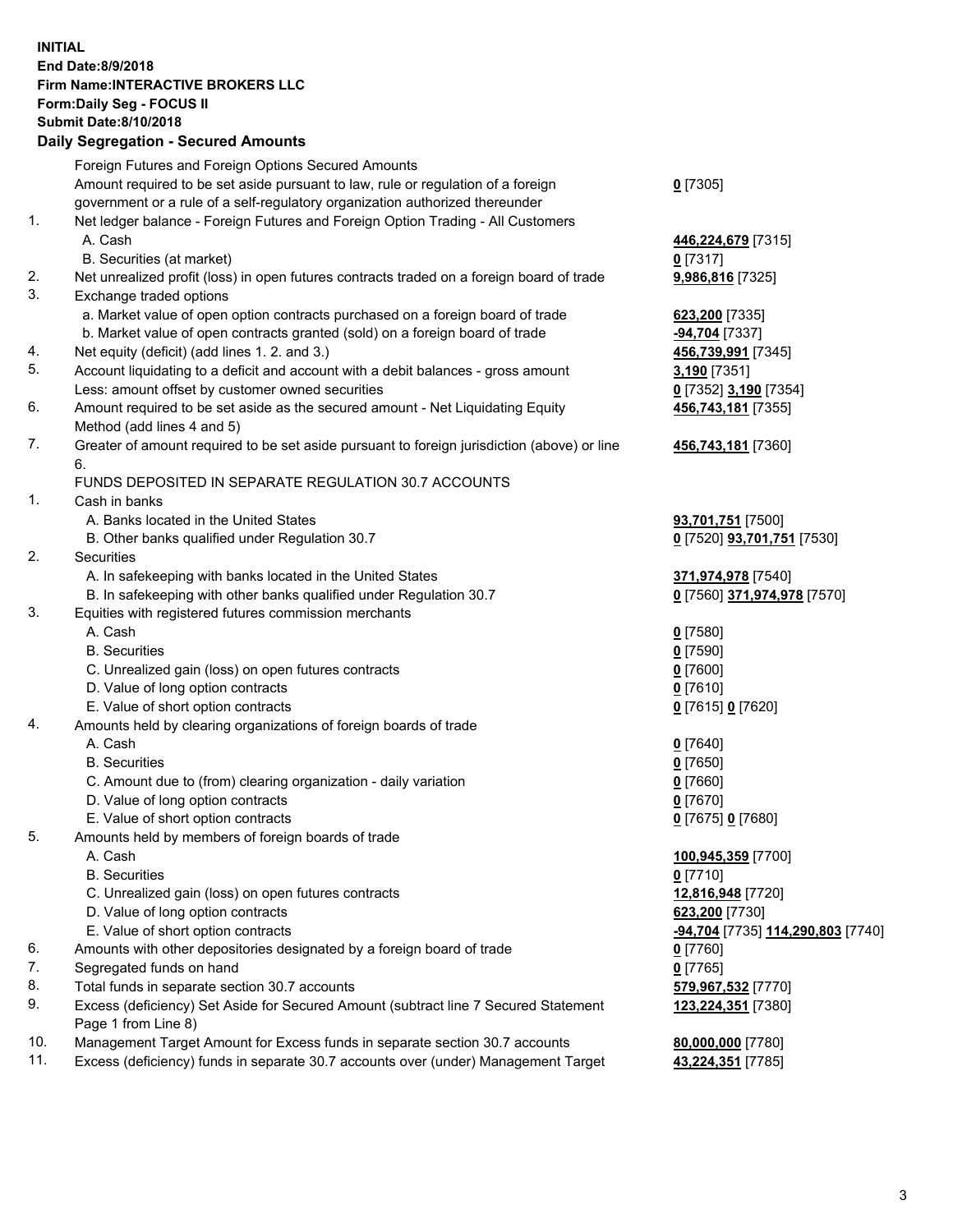**INITIAL End Date:8/9/2018 Firm Name:INTERACTIVE BROKERS LLC Form:Daily Seg - FOCUS II Submit Date:8/10/2018 Daily Segregation - Segregation Statement** SEGREGATION REQUIREMENTS(Section 4d(2) of the CEAct) 1. Net ledger balance A. Cash **3,881,545,703** [7010] B. Securities (at market) **0** [7020] 2. Net unrealized profit (loss) in open futures contracts traded on a contract market **-43,383,182** [7030] 3. Exchange traded options A. Add market value of open option contracts purchased on a contract market **179,940,155** [7032] B. Deduct market value of open option contracts granted (sold) on a contract market **-182,050,499** [7033] 4. Net equity (deficit) (add lines 1, 2 and 3) **3,836,052,177** [7040] 5. Accounts liquidating to a deficit and accounts with debit balances - gross amount **184,771** [7045] Less: amount offset by customer securities **0** [7047] **184,771** [7050] 6. Amount required to be segregated (add lines 4 and 5) **3,836,236,948** [7060] FUNDS IN SEGREGATED ACCOUNTS 7. Deposited in segregated funds bank accounts A. Cash **880,214,891** [7070] B. Securities representing investments of customers' funds (at market) **1,970,374,675** [7080] C. Securities held for particular customers or option customers in lieu of cash (at market) **0** [7090] 8. Margins on deposit with derivatives clearing organizations of contract markets A. Cash **25,908,598** [7100] B. Securities representing investments of customers' funds (at market) **1,163,072,004** [7110] C. Securities held for particular customers or option customers in lieu of cash (at market) **0** [7120] 9. Net settlement from (to) derivatives clearing organizations of contract markets **2,318,306** [7130] 10. Exchange traded options A. Value of open long option contracts **180,139,950** [7132] B. Value of open short option contracts **-182,287,204** [7133] 11. Net equities with other FCMs A. Net liquidating equity **0** [7140] B. Securities representing investments of customers' funds (at market) **0** [7160] C. Securities held for particular customers or option customers in lieu of cash (at market) **0** [7170] 12. Segregated funds on hand **0** [7150] 13. Total amount in segregation (add lines 7 through 12) **4,039,741,220** [7180] 14. Excess (deficiency) funds in segregation (subtract line 6 from line 13) **203,504,272** [7190] 15. Management Target Amount for Excess funds in segregation **155,000,000** [7194]

16. Excess (deficiency) funds in segregation over (under) Management Target Amount Excess

**48,504,272** [7198]